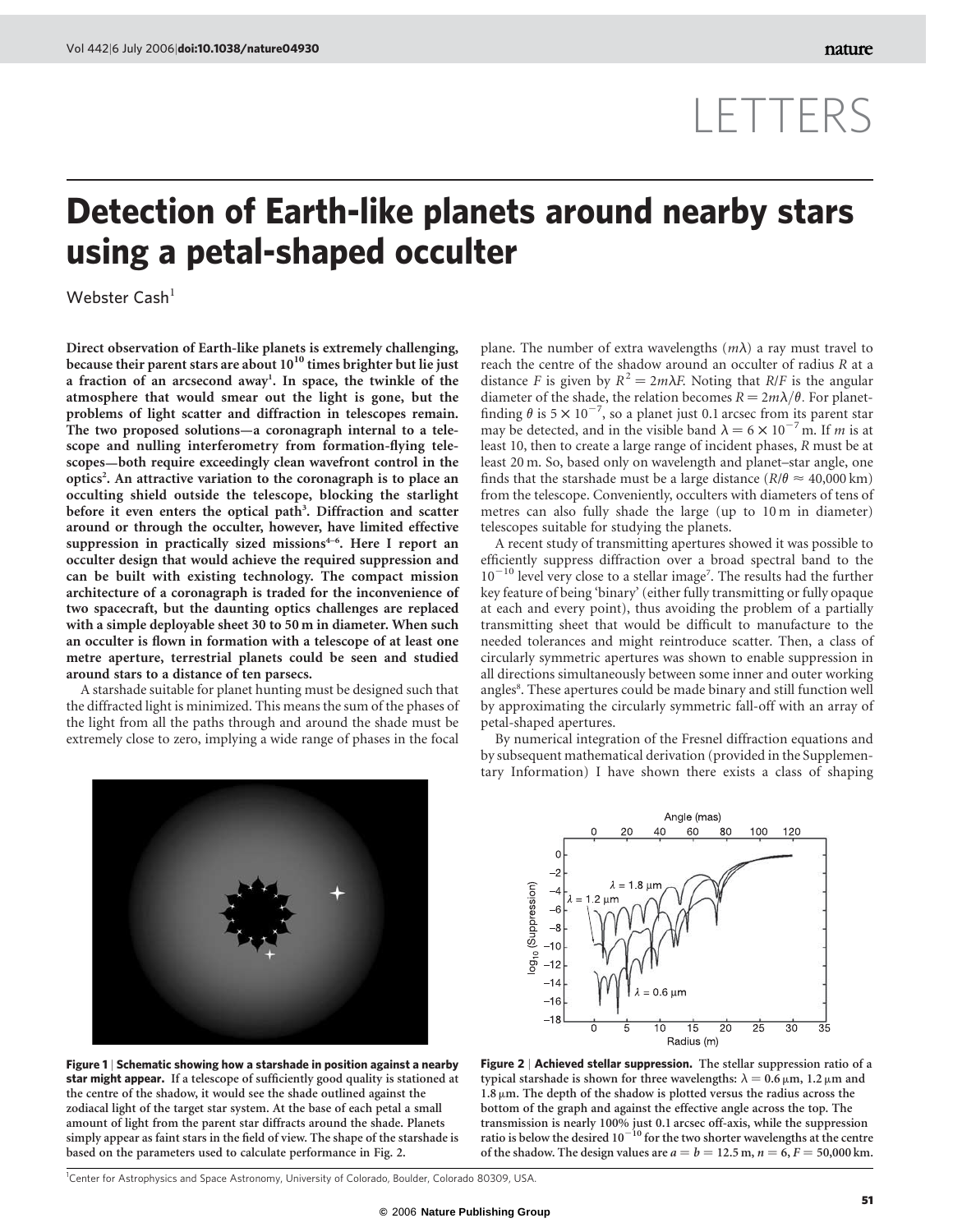| Table 1   Characteristics of the occulter compared to the coronagraph |  |
|-----------------------------------------------------------------------|--|
|-----------------------------------------------------------------------|--|

|                                        |        | Coronagraph       |        | <b>Occulter</b>        |
|----------------------------------------|--------|-------------------|--------|------------------------|
| <b>Mission</b>                         |        |                   |        |                        |
| Architecture                           | $^{+}$ | Single spacecraft |        | Multiple spacecraft    |
| Telescope                              |        | Dedicated         | $^{+}$ | Existing               |
| Mechanical                             |        | Monolithic mirror |        | Large deployable sheet |
| Field of regard                        | $\pm$  | All sky           |        | Restricted             |
| Optics                                 |        |                   |        |                        |
| Wavefront control                      |        | Challenging       | $^+$   | <b>None</b>            |
| Diffraction                            |        | Shaped aperture   | $^{+}$ | Shaped occulter        |
| Scatter                                |        | Internal optics   | $^{+}$ | Edge scatter           |
| Degradation in flight                  |        | Risky             | $^{+}$ | Robust                 |
| <b>Technical readiness</b>             |        | Poor              | $^{+}$ | Good                   |
| <b>Science</b>                         |        |                   |        |                        |
| Sensitivity to Earth-like<br>planets   |        | Good              |        | Good                   |
| Sensitivity to Jupiter-like<br>planets |        | Limited           | $^{+}$ | Excellent              |
| Sensitivity to disks                   |        | Poor              | $^+$   | Excellent              |
| Targeting                              | $^+$   | Fast              |        | Slow                   |

A range of mission considerations for the occulter and coronagraph approaches are compared. Features providing a significant advantage to one approach or the other are marked with a plus sign. Coronagraphs are single-spacecraft missions allowing quick, widefield response, whereas occulters can take advantage of existing telescopes. The occulters are easier to implement in all areas of the optics. Scientifically, both approaches are sensitive to Earth-like planets, but the occulters provide extra sensitivity to outer planetary systems and debris disks. Overall, the large, high-quality optics push the cost of coronagraph missions significantly higher than the cost of occulter missions. I note that an occulter can be used with any existing or planned telescope (like JWST) whereas a coronagraph must be specially designed and built. A coronagraph can view (field of regard) most of the sky at any given time, whereas occulters are restricted to lines of sight perpendicular to the sun– spacecraft line to reduce scattered sunlight. All stars can be studied by either, but a coronagraph can revisit a system more often. Coronagraphs scatter starlight inside the optics, whereas occulters scatter sunlight off their edges—easier to control. Pitting from micrometeor impact or reflectivity loss from surface contamination (degradation in flight) can cause scatter in coronagraphs. Occulters can suffer tiny holes from micrometeor impacts, but a triple layer of material keeps the shade from transmitting starlight. Coronagraphs still need development of basic optical technology, while the technology for occulters already exists (technical readiness). The presence of an outer working angle keeps coronagraphs from simultaneously observing inner and outer planetary systems (planet sensitivity). Coronagraphs have high residual internal background, which makes extended sources like disks difficult to detect (debris sensitivity).

(apodization) functions that creates high levels of diffraction control for occulting masks. The diffraction suppression factors achieved are many orders of magnitude more effective than predecessor designs at any given size and finally allow the design of practically sized occulters. The function (shown in binary form in Fig. 1) is:

$$
A(\rho) = 1 - e^{-[(\rho - a)/b]^n} \text{ for } \rho > a
$$

$$
A(\rho) = 0 \text{ for } \rho < a
$$

This bipartite function features an opaque central circle of radius a, and petals that start at a and rise to  $1 - e^{-1}$  at a radius of  $a + b$ . The suppression ratio S of diffraction in the centre of the shadow, relative to the unobscured light, is given by:

$$
S \leq (n!)^2 (\lambda F / 2\pi ab)^{2n}
$$

in a well-designed occulter system large enough that  $b^2 \gg n(F\lambda/2\pi)$ . In the Supplementary Information I show that the solution is remarkably robust and scale invariant. I also estimate the range of the allowed fabrication errors and establish they are within the current state of the art of aerospace engineering.

In Fig. 1 I show the shape of an occulter where  $a = b = 12.5$  m,  $n = 6$ ,  $F = 50,000$  km as it might appear through a telescope in alignment with a nearby star. Figure 2 shows the suppression ratio to be expected with such an occulter at three wavelengths. The off-axis angle is plotted across the top of the graph, showing that a planet just 0.1 arcsec off-axis will reach the telescope essentially unobscured. For the shorter wavelengths, the deep zone of the shadow is 10–20 m in diameter, wide enough to hide a large telescope with room to spare.

There may eventually be other applications for optimally deep shadows, but the invention has been applied to the planet-finding mission named The New Worlds Observer<sup>9</sup>. It comprises two spacecraft, a flower-shaped starshade about 50 m from tip to tip, and a conventional-quality telescope. The telescope optic must be diffraction-limited in the visible band and at least 1 m in diameter. The mission operates by flying the starshade into the line of sight of a nearby star, a move that can take several days. After alignment, the starshade must hold its position against tidal forces by using small thrusters.

The New Worlds Observer offers major advantages over other approaches to direct studies of nearby planetary systems. In Table 1 I compare its strengths and weaknesses with the Terrestrial Planet Finder Coronagraph (TPF-C), which has been extensively studied<sup>2</sup>. The TPF-C is a single-spacecraft observatory that features a very large, very-high-quality telescope, correcting optics for wavefront control, and a pupil-plane coronagraph. It requires a 6–8-m-class monolithic mirror that corrects its optical figure to better than  $\lambda$ /5,000 and holds or corrects its reflection uniformity to high precision across a broad spectral band after several years in orbit. From Table 1 it is clear that the challenges the New Worlds Observer must meet are the deployment of a large shade and automated station-keeping relative to the celestial sphere, but these attributes can be added to any space telescope already in deep space. Overall, the large, high-quality optics of TPF-C are more expensive and risky than the extra spacecraft with the large, deployable sheet needed for the



Figure 3 | Seeing Earth-like planets. The left panel is an artist's conception of our Solar System as viewed from outside. The planets from Venus to Jupiter are shown along with their orbits. The glow around the Sun represents the zodiacal light, caused by dust scattering in the inner Solar System. In the right panel I show a simulation of how this system would

James Webb Space Telescope. The strength of the zodiacal light has been reduced a factor of ten over solar and is still clearly visible, with the dark spot in the middle caused by the starshade itself. Earth, Mars and Jupiter are visible as bright white spots. (Artwork courtesy of Ball Aerospace.)

look when viewed from a distance of 7 parsec using an occulter and the